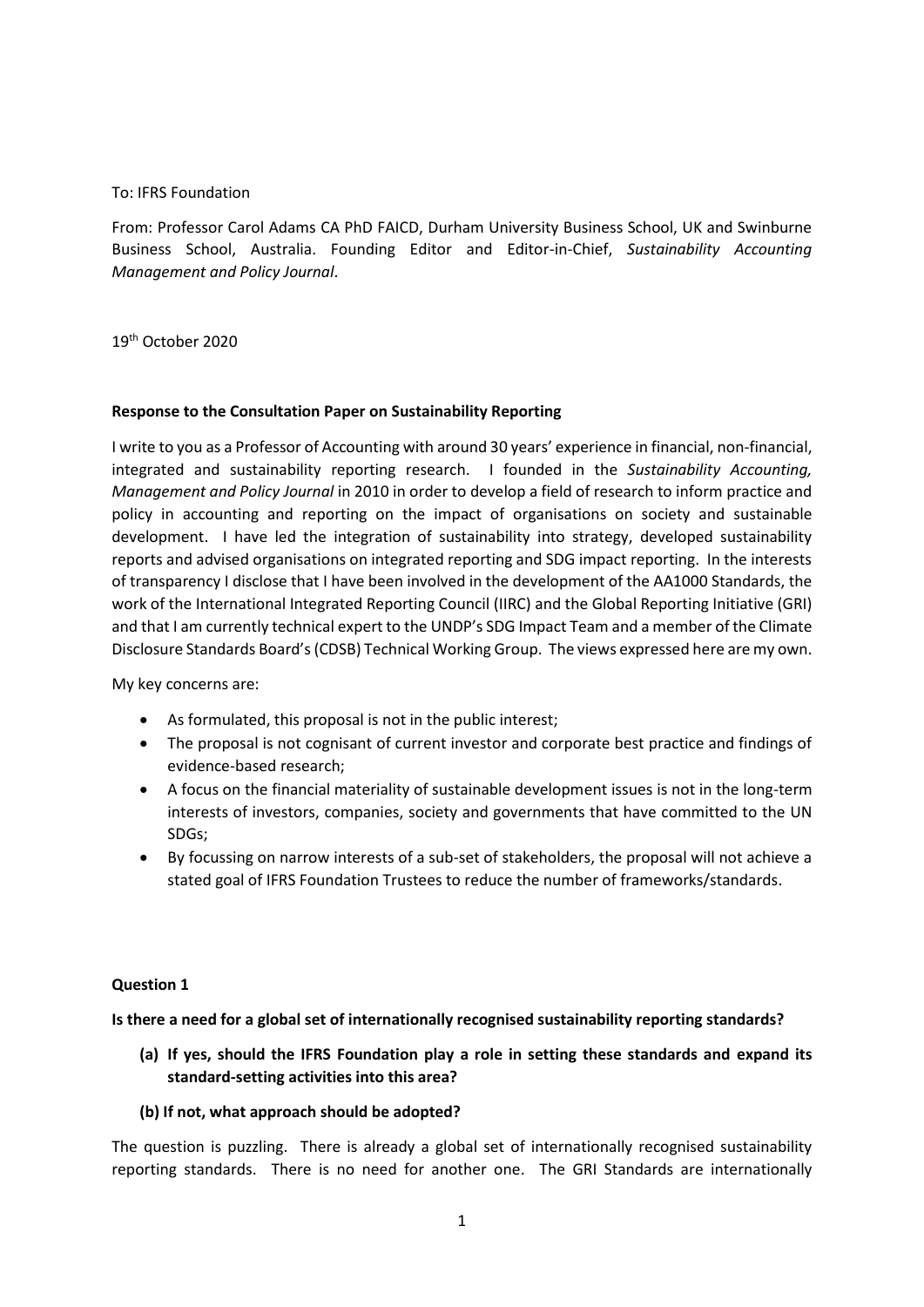recognised and used by companies around the world. The IFRS Foundation could use its relationships to assist in making those Standards mandatory along with concepts and content elements in the International <IR> Framework. The latter's broad view of value creation and multiple capitals approach is more appropriate in the context of sustainability disclosures than the IFRS Foundation's narrow focus on 'financial materiality'. The TCFD recommendations have broad support for additional climate related disclosures.

The consultation paper does not make a robust or convincing case for the IFRS Foundation setting additional sustainability reporting standards. For example, in para 17, the Consultation Paper refers to "the IFRS Foundation's track record in and expertise in standard-setting, and its relationships with global regulators and governments around the world, could be useful for setting sustainability reporting standards" and paragraph 18 highlights the IFRS Foundation's due process. But the Consultation Paper does not explain how this compares with the track record on these matters of other global bodies. GRI, for example, was founded in 1997, has a due process for setting sustainability standards informed by those of accounting standard setters and involving multi-stakeholder input. It also has relationships with global regulators and national governments.

I would expect to see some evidence-based analysis of what the criteria are for successful sustainability reporting standard setting or what the IFRS Foundation could add relative to existing global offerings.

Paragraphs 18 and 21 appear to assume that national governments will chose to delegate sustainability reporting standard setting to the national body responsible for financial reporting. Has this been tested?

National governments have signed up to achieving the UN SDGs and are recognising the role that corporat[e report](https://www.aph.gov.au/Parliamentary_Business/Committees/Senate/Foreign_Affairs_Defence_and_Trade/SDGs/Report)ing plays in this. For example, Recommendation 15 of the report of Australian Senate Inquiry on the SDGs recommends "that the Australian Government partners with private and tertiary sector stakeholders to develop and disseminate Australian guidance on reporting against the Sustainable Development Goals in order to ensure consistent and transparent reporting…" (Australian Department of Senate, 2019). The IFRS Foundation proposals are not aligned with this need.

No evidence is provided regarding "the increasing interconnectedness between financial reporting and sustainability reporting" (para 27) nor of benefits from it. I do believe that longer-term financial *performance* is dependent on the achievement of the United Nations Sustainable Development Goals. However, this measuring this longer-term impact in financial terms is problematic. Further, reporting that measures an organisation's impact on sustainable development (and achievement of the SDGs) mostly cannot be expressed in financial terms nor linked to financial reporting. The implications for value creation as defined in the International <IR> Framework (IIRC, 2013) are easier to identify and more relevant to investors than financial materiality. Sustainable development issues do of course have implications for asset valuations and financial liabilities, and this is where the IFRS Foundation should focus.

The Consultation Paper has not been informed by independent analysis of the desirable features of a sustainability standard setting body or independent assessment of the relative merits of the various standard setting bodies. Such an analysis should be conducted before proceeding.

Overall, I have concerns about proposals and assertions made that are not supported by independent evidence. The IFRS Foundation should act in the public interest and, as such, this is a matter that must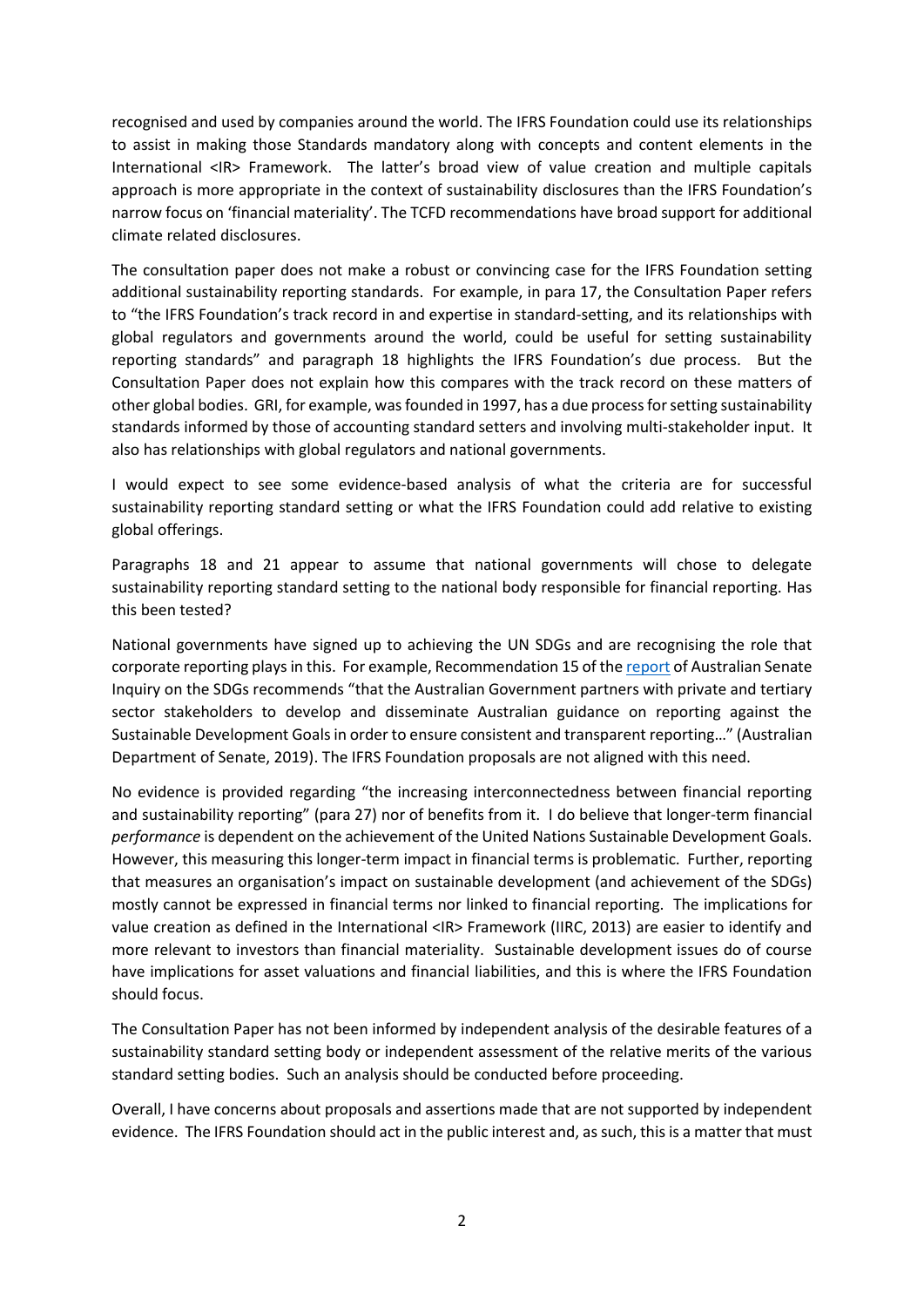be addressed. The IFRS Foundation has referred to a number of reports that inform its proposals that are also not based on evidence of how reporting drives change (or doesn't)<sup>1</sup>.

### **Question 2**

# **Is the development of a sustainability standards board (SSB) to operate under the governance structure of the IFRS Foundation an appropriate approach to achieving further consistency and global comparability in sustainability reporting?**

I cannot answer this question with the information provided. No information has been provided on how this would be achieved. The IFRS Foundation needs to consider what is meant by "consistency and global comparability" in the context of their being global framework/standard setting bodies as opposed to different national practice as was the case with financial reporting pre-establishment of the International Accounting Standards Committee (IASC). I urge the IFRS Foundation to articulate what it considers to be inconsistent and lacking in comparability, why that matters, to whom it matters and, most importantly, what information or corporate thinking might be lost in the process of increasing consistency. Sustainability issues are complex and interdependent - organisations and investors need to be able to handle this. Research that I am currently writing up with Subhash Abhayawansa indicates that even large multinationals considered to be leaders in sustainability have inadequate management systems and governance processes to incorporate sustainable development risks and opportunities into their decision making. Focussing on consistency and comparability in reporting will likely inhibit the further development of such processes. The *SDGD Recommendations*<sup>2</sup> are designed to increase internal capacity to deal with complexity by requiring reporting on management approach, strategy, governance oversight and performance and targets and are aligned to the TCFD recommendations, International <IR> Framework and GRI Standards.

The situation with sustainability reporting is very different from the circumstances that led to the harmonisation of national financial reporting practices described in Weetman et al (1998)<sup>3</sup>. The IASC was established in 1973. It took until 1998 to complete a set of 'core standards' that satisfied the International Organization of Securities Commissions (IOSCO) for the purposes of multiple Stock Exchange listings. (The International Accounting Standards Board (IASB) was formed in 2001.) Such a lengthy timeline is inappropriate in the context of climate change and consideration needs to be given to how the IFRS Foundation can best focus and prioritise its efforts to speed up corporate responses to *physical* climate change risks.

Current research I am undertaking with my colleague Subhash Abhayawansa shows that only a small proportion of high impact companies are demonstrating that they are considering the *physical* risks of climate change. This will have longer term financial consequences.

If the IASB Trustees decide to go ahead with the establishment of another global Sustainability Standards Board they would need to consider a pathway and timescale to delivering sustainability

<sup>&</sup>lt;sup>1</sup> I have written critiques of the [WEF and Big 4,](https://drcaroladams.net/a-response-to-the-wef-and-big-4/) [Accountancy Europe](https://drcaroladams.net/europe-needs-mandatory-non-financial-reporting-to-underpin-the-covid-recovery/) and the [Statement of Intent](https://drcaroladams.net/the-statement-of-intent-proposing-a-different-approach/) of current standard setters.

<sup>2</sup> Adams, C A, with Druckman, P B, Picot, R C, (2020) *Sustainable Development Goal Disclosure (SDGD) Recommendations*, published by ACCA, Chartered Accountants ANZ, ICAS, IFAC, IIRC and WBA. ISBN: 978-1- 909883-62-8 [\[link\]](https://www.ifac.org/system/files/publications/files/Adams_Druckman_Picot_2020_Final_SDGD_Recommendations.pdf)

<sup>3</sup> Weetman P, Jones E, Adams C A and Gray S J (1998). Profit measurement in UK accounting standards: a case of increasing disharmony in relation to US GAAP and IASs, *Accounting and Business Research* 28(3): 189–208.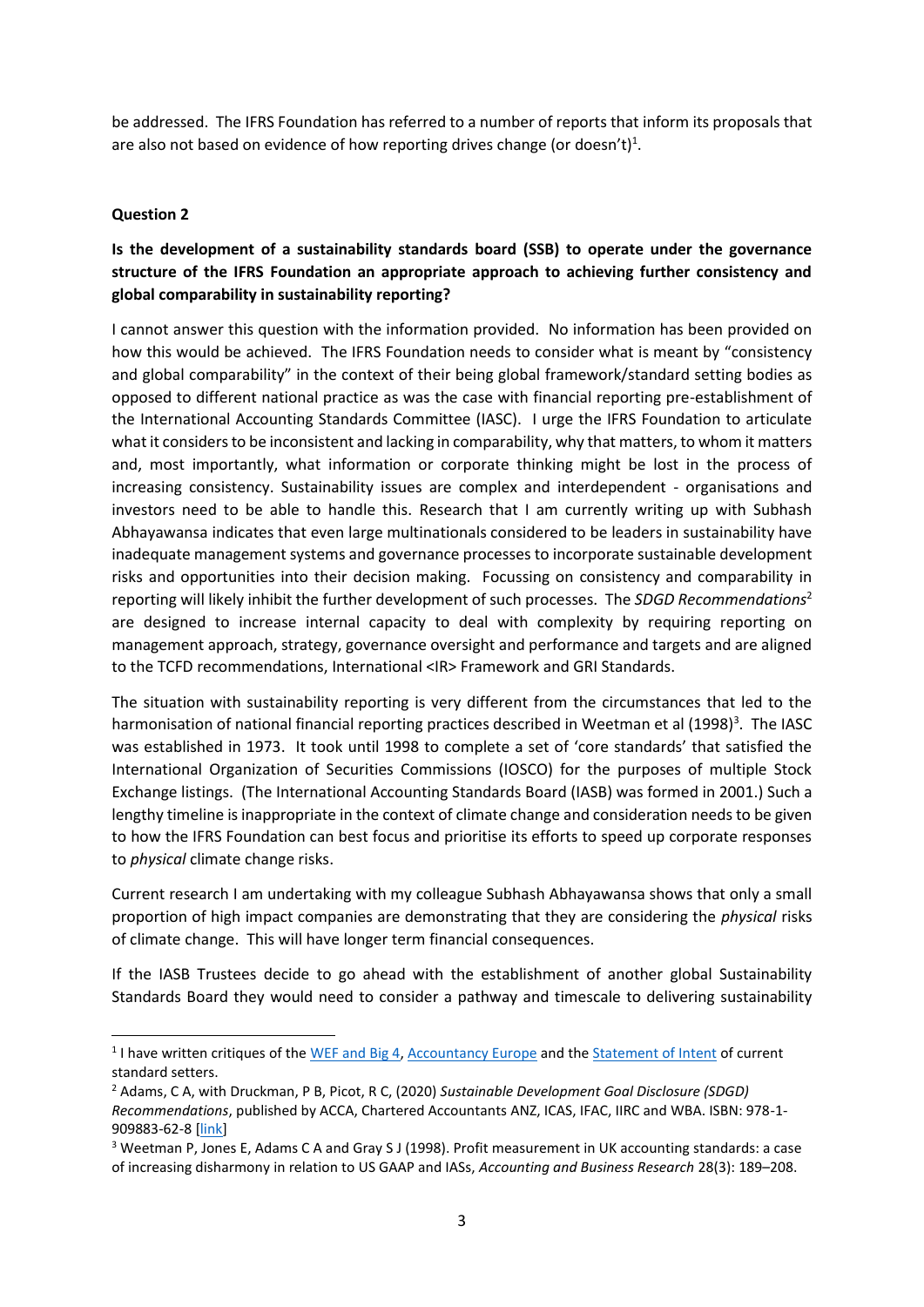standards. National governments have agreed to deliver on the United Nations Sustainable Development Goals by 2030 and that the sustainable development issues addressed by the SDGs mean that a business-as-usual (financial materiality/investor oriented) approach is not viable in that context.

The IFRS Foundation should be explicit about the implications for existing standards and global standard-setters and consider what reducing the number of standard setters (the apparent goal in this exercise that follows calls to make reporting easier for investors and reporting companies) will mean for companies that seek to provide information for a broader stakeholder audience than the IFRS Foundation seeks to cater for. This proposal does not fill that need.

### **Question 3**

# **Do you have any comment or suggested additions on the requirements for success as listed in paragraph 31 (including on the requirements for achieving a sufficient level of funding and achieving the appropriate level of technical expertise)?**

Before proceeding consideration should be given to the relationship with existing standard setters, the work done by them over more than 20 years (in the case of GRI) on developing sustainability reporting standards. It is unclear whether the intention is to incorporate the extant body of work, how that process would occur and what it means for the urgent further development and funding of *that* work.

Whilst the consultation paper notes the need to "build effective synergies with financial reporting", mention of the need to build effective synergies with work on sustainable development is absent. Standards that purport to be 'sustainability reporting' standards must do so. Such work includes the UNDP's SDG Impact Standards<sup>4</sup> and initiatives with the corporate sector by UNCTAD-ISAR and the UN Global Compact. The UNDP's SDG Impact Standards<sup>5</sup> fill a gap that is consistent with the findings of research by accounting academics that the transition to sustainable development requires changes in management approach, approaches to developing strategy and targets and governance oversight (see, for example, Adams 2017a,b). The *UNDP's SDG Impact Standards for Enterprises* is open for consultation until 31<sup>st</sup> December and is relevant to companies and their investors.

### **Question 4**

## **Could the IFRS Foundation use its relationships with stakeholders to aid the adoption and consistent application of SSB standards globally? If so, under what conditions?**

The IFRS Foundation would make a valuable contribution if it used its relationships to assist in making concepts and content elements on the International <IR> Framework and the GRI Standards mandatory.

The IFRS Foundation has not set out a convincing case to establish an additional Sustainability Standards Board. See also my response to questions 1 and 2. The IFRS Foundation probably could leverage its relationships, but whether it could do this better than current standard setters is not clear

<sup>4</sup> UNDP's SDG Impact Standards. [[link\]](https://sdgimpact.undp.org/practice-standards.html)

<sup>5</sup> UNDP's SDG Impact Standards. [[link\]](https://sdgimpact.undp.org/practice-standards.html)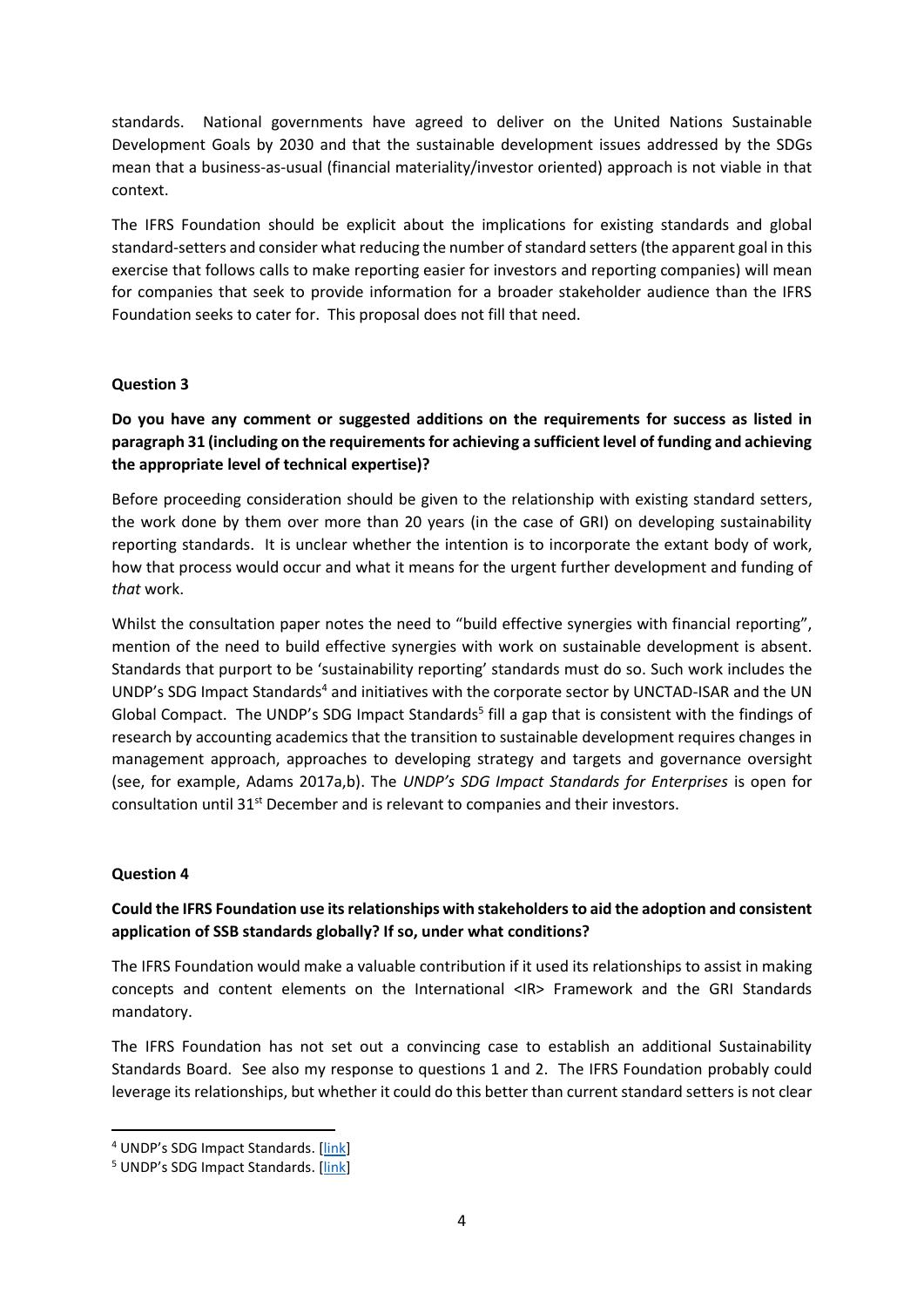and has not been analysed. There are also doubts as to whether the IASB can work in a timely manner - see my answer to Question 2 regarding the slow progress of the IASB and its predecessor IASC.

### **Question 5**

# **How could the IFRS Foundation best build upon and work with the existing initiatives in sustainability reporting to achieve further global consistency?**

The intention/plan is unclear from the information provided. However, the appropriateness of current IFRS Standards in light of climate change and other sustainable development issues requires urgent consideration and should be the first priority of the IFRS Foundation. No other body can do this –this is the job of IFRS. The IFRS Foundation should focus on revisions required to current IFRS Standards and leave 'sustainability reporting' to those bodies with a long history of developing standards that address multiple stakeholder concerns.

### **Question 6**

# **How could the IFRS Foundation best build upon and work with the existing jurisdictional initiatives to find a global solution for consistent sustainability reporting?**

The IFRS Foundation could seek to use its relationships to ensure that national/jurisdictional developments are consistent with the International <IR> Framework, GRI Standards and the TCFD recommendations and seek to add weight to make those standards mandatory.

### **Question 7**

# **If the IFRS Foundation were to establish an SSB, should it initially develop climate-related financial disclosures before potentially broadening its remit into other areas of sustainability reporting?**

The IFRS Foundation's first priority should be to review existing IFRS Standards in light of climate change issues. A second priority could be to assist in making the TCFD recommendations, the International <IR> Framework and the GRI Standards mandatory. Disclosure on climate change should not be limited to a subjective view of what is financially relevant now and what might be financially relevant in the future and when. This mindset results in poor disclosures of the physical risks of climate change.

### **Question 8**

# **Should an SSB have a focused definition of climate-related risks or consider broader environmental factors?**

While climate change does impact on the achievement of most other SDGs, the other SDGs represent global consensus on the key sustainable development issues facing organisations, people and planet. These are urgent.

The *TCFD recommendations* already consider climate-related risks and the IFRS Foundation could use its relationships to make them mandatory.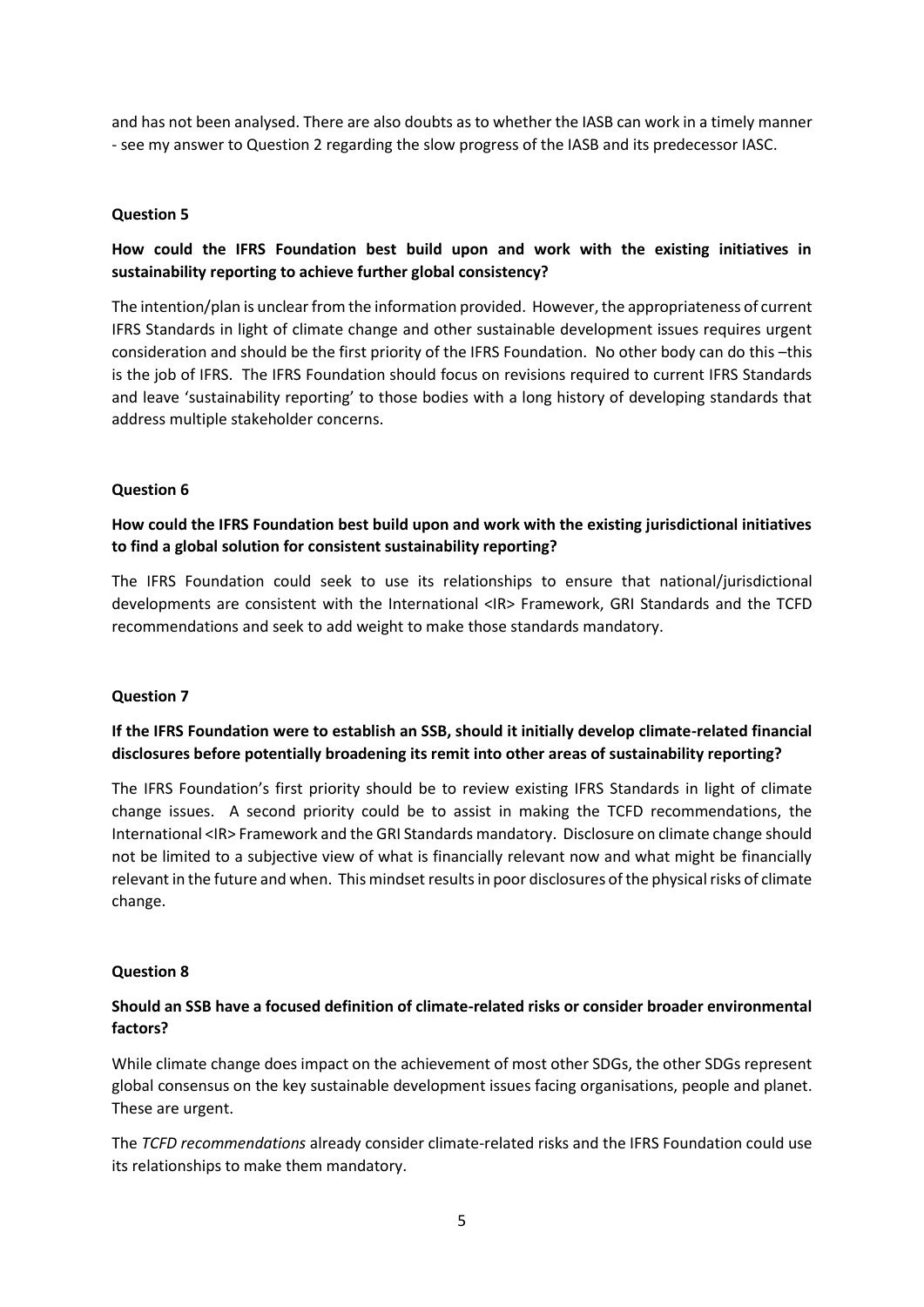The focus should not just be on risk. Organisations should disclose their management approach to identifying opportunities, how they are incorporated into strategy to create value for organisations and society and governance oversight of that process as required in the *SDGD Recommendations*.

### **Question 9**

# **Do you agree with the proposed approach to materiality in paragraph 50 that could be taken by the SSB?**

No. I strongly disagree with this approach. I disagree with a focus on financial materiality for investors. This is a backward step given the influence the IIRC has had in broadening thinking on value creation (see Adams et al, 2016 and Adams 2017a). Further, it is inappropriate to start with one conceptual framework and then switch to another. (I am surprised the IFRS Foundation is suggesting this.) Views on what is ultimately financially material for investors varies widely. Organisations cannot continue to create value for themselves, their shareholders or society more widely unless sustainable development issues are addressed. Your proposed approach increases complexity, rather than reducing it and a later switch would require revision of earlier standards.

'Double materiality' as defined by the EU is also inappropriate because it has a narrow focus on financial materiality rather than a broader approach to value creation as adopted by the International Integrated Reporting Council (IIRC, 2013).

The Fundamental Concepts of the *SDGD Recommendations<sup>6</sup>* , with a definition of materiality that is informed by the IIRC's *International <IR> Framework* and the GRI Standards but with an additional focus on sustainable development and impact on achievement of the SDGs is a more appropriate starting point and aligns the work of the GRI, IIRC and TCFD (Adams 2017b, 2020). The stated focus of SASB and CDSB on financial materiality is a small subset of what is expected of organisations and falls within this broader definition of materiality.

The IFRS Foundation's decisions should be informed by best practice. Substantial evidence was given to the Australian Senate Inquiry from a range of stakeholders on the current state of investor and corporate practice and thinking with respect to the relevance of sustainable development issues to investors and companies<sup>7</sup>. The UK Parliament's Environmental Audit Committee collected substantial evidence concerning the used of the TCFD recommendations<sup>8</sup>. These matters have also been the focus of academic research<sup>9</sup>.

### **Question 10**

**Should the sustainability information to be disclosed be auditable or subject to external assurance? If not, what different types of assurance would be acceptable for the information disclosed to be reliable and decision-useful?**

<sup>6</sup> *SDGD Recommendations* [\[link\]](https://www.ifac.org/system/files/publications/files/Adams_Druckman_Picot_2020_Final_SDGD_Recommendations.pdf)

<sup>&</sup>lt;sup>7</sup> The Senate Inquiry report is available [here](https://www.aph.gov.au/Parliamentary_Business/Committees/Senate/Foreign_Affairs_Defence_and_Trade/SDGs/Report)

<sup>&</sup>lt;sup>8</sup> The UK Parliament's Environmental Audit Committee report is availabl[e here](https://publications.parliament.uk/pa/cm201719/cmselect/cmenvaud/1063/1063.pdf)

<sup>&</sup>lt;sup>9</sup> See letter to the Chair of the IFRS Foundation Trustees from journal editors and professors of accounting summarising research relevant to this consultation [\[link\]](https://drcaroladams.net/open-letter-to-the-chair-of-the-ifrs-foundation-trustees-from-professors-of-accounting/)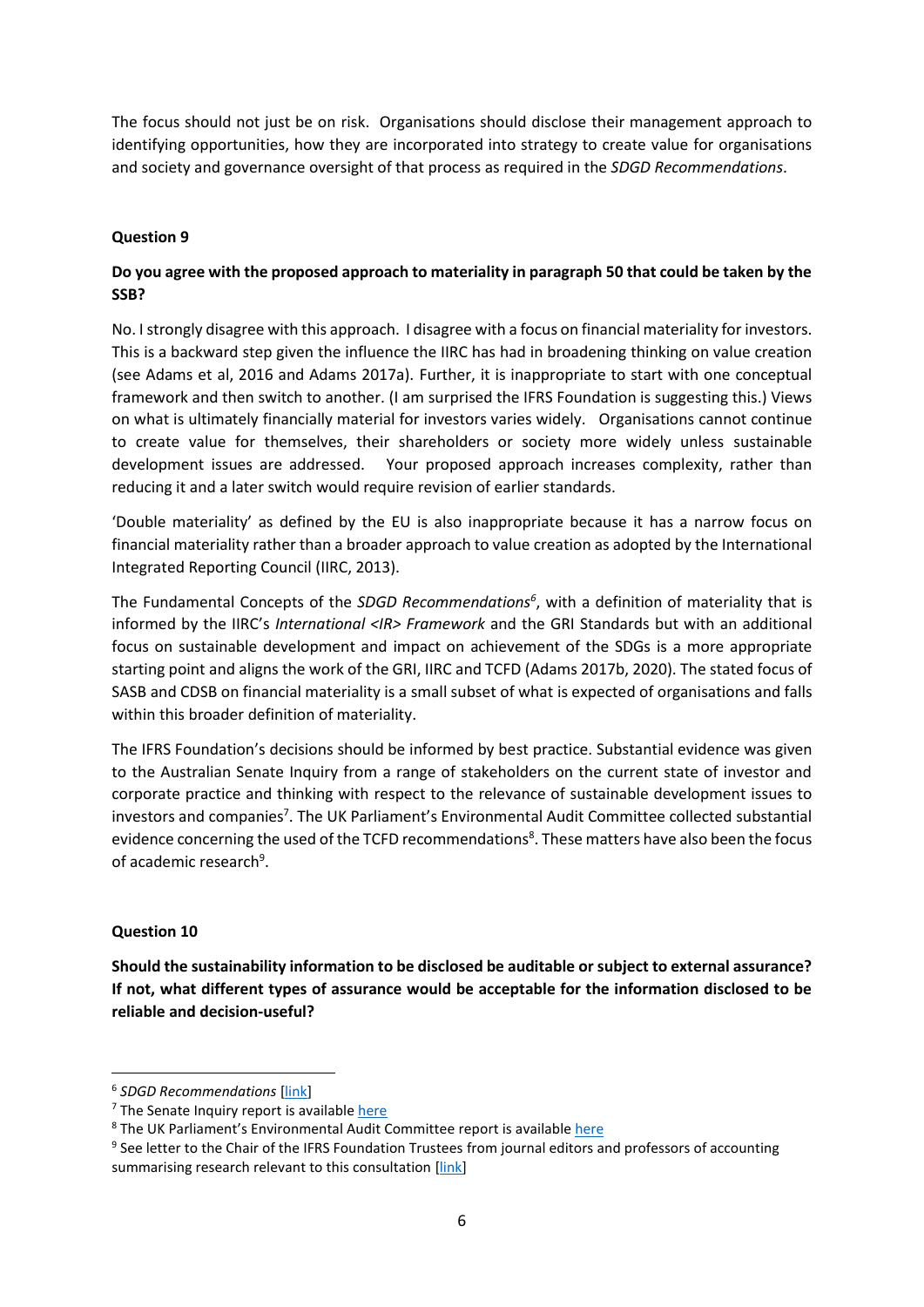Disclosure of management approach, strategy and governance oversight<sup>10</sup> (as in the *SDGD Recommendations*) is important information, and its disclosure is critical to changing the way organisations make decisions. Assurance providers need to find ways of assuring such information. Research has shown that assurance scopes are limited due to cost and assurance provider conservatism. It is *not* appropriate to limit disclosure requirements to what assurance providers are prepared to include in scope.

### **Question 11**

### **Stakeholders are welcome to raise any other comment or relevant matters for our consideration**.

I am concerned about the lack of evidence supporting the proposals and assertions made in this document and that they are not cognisant of the body of research by accounting academics in this field $11$ . Some of the proposals give the impression that they are made to serve a sub-group of legitimate stakeholders with respect to corporate sustainability reporting. I expect the IFRS Foundation to act in the Public Interest.

I am a signatory to a separate letter summarising the key findings of this research which may be helpful in developing your approach. Particularly important are research findings that reporting that is not both mandated and enforced is often misleading and of poor quality<sup>12</sup>.

I agree with para 52 that sustainability information should be subject to external assurance but am concerned that might lead to reported information being limited to that which the Big 4 is prepared to assure. This would be inappropriate as disclosures on management approach, strategy and governance oversight that have been found to drive changes in decision making processes (Adams, 2017a; 2017b; 2020; Adams et al, 2020). These disclosures are rarely within the scope of external assurance. This must change.

On a matter of governance, cross connections with governing bodies other sustainability standard setting bodies by the IFRS Foundation trustees should be made transparent and noted in any further publications on this matter.

### **References**

Adams, CA (2020) Sustainable Development Goal Disclosure *(SDGD) Recommendations: Feedback on the consultation responses*, published by ACCA, IIRC and WBA. ISBN-978-1-898291-33-6 [\[link\]](https://www.icas.com/professional-resources/sustainability/sustainable-development-goals/feedback-on-sdg-disclosure-recommendations/).

Adams, CA, (2017a) Conceptualising the contemporary corporate value creation process, *Accounting Auditing and Accountability Journal* 30(4) 906-931.

Adams CA (2017b). *The Sustainable Development Goals, integrated thinking and the integrated report*, IIRC and ICAS. ISBN 978-1-909883-41-3. [\[link\]](https://www.icas.com/__data/assets/pdf_file/0010/336475/SDGs-and-the-integrated-report_full17.pdf) .

<sup>10</sup> See the *SDGD Recommendations* [\[link\]](https://www.ifac.org/system/files/publications/files/Adams_Druckman_Picot_2020_Final_SDGD_Recommendations.pdf)

 $11$  I am a signatory to a letter to the Chair of the IFRS Foundation Trustees summarising this research [\[link\]](https://drcaroladams.net/open-letter-to-the-chair-of-the-ifrs-foundation-trustees-from-professors-of-accounting/)

 $12$  See letter to the Chair of the IFRS Foundation Trustees summarising this research [\[link\]](https://drcaroladams.net/open-letter-to-the-chair-of-the-ifrs-foundation-trustees-from-professors-of-accounting/)